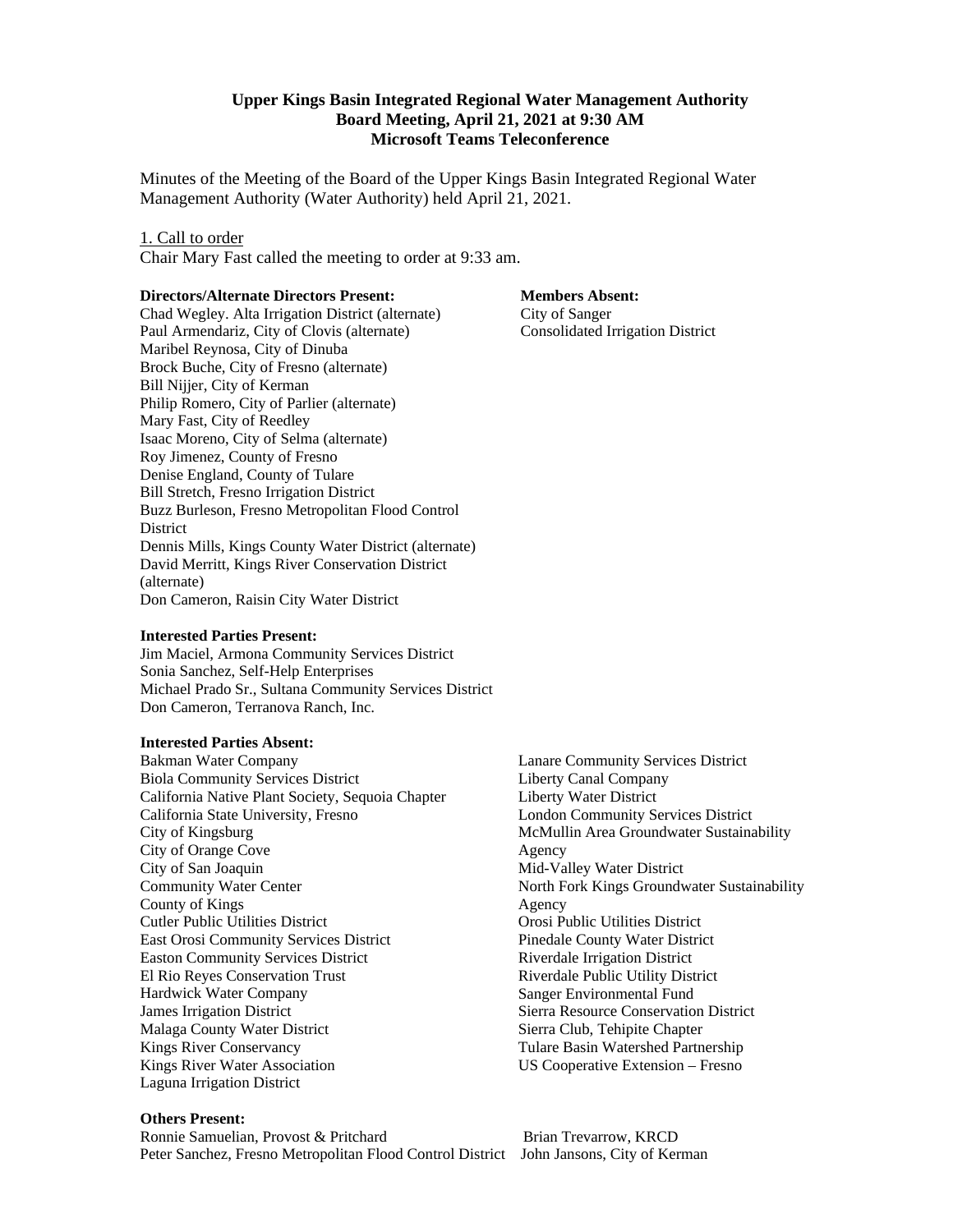Soua Lee, KRCD

2. Addition to or Deletion from the Agenda None.

3. Public Presentations None.

# 4. Consider Approval of the October 21, 2021 Meeting Minutes

It was moved by Director Stretch, seconded by Alternate Director Wegley, and unanimously carried that the minutes of the October 21, 2021, Board of Directors meeting be approved as presented.

5. Director Reports None.

# 6. Advisory Committee Report

Chair Fast called on Advisory Committee Chair Jim Maciel to provide a report on Advisory Committee activities on March 17, 2021. Maciel reported that the Advisory Committee received staff reports and considered updates to the Joint Powers Agreement, mainly concerning quorum, but the Committee decided that updates to the JPA was not warranted at this time and asked staff to inquire with legal regarding interpretations of the bylaws relating to quorum.

#### 7. Member/Interested Party Report

Chair Fast called on Matt Meadows with the Kings River Water Association to provide a report on water conditions. Meadows shared a PowerPoint presentation and reported on storage conditions of Pine Flat Reservoir and hydrologic outlook for 2021. Chair Fast requested that a copy of the presentation be forwarded to the Water Authority members.

#### 8. Staff Reports

*A. Planning and Implementation Contracts* – Soua Lee provided an update on the status of Proposition 1, Round 1 IRWM Implementation Grant and Proposition 1 DAC Involvement Grant Program. Lee reminded that any Member or Interested Party looking to place a project on the IRWMP project list may submit a Project Information Form (PIF) at any time. The PIF can be found on the Water Authority's website.

*B. Inter-regional and Statewide Coordination* – Lee reported that the IRWM Roundtable of Regions will be hosting a special meeting on April 21, 2021, to discuss status of the IRWM Program and gather consensus from its members on recommendations to the State Legislature regarding two bills (AB 1500, E. Garcia, Mullin and SB 45, Portantino) that are beginning to make their way through the legislature. The IRWM Roundtable of Regions is requesting amendments to the language in AB 1500 to include \$500M for the IRWM Program.

- *C. Public Information –* None to report.
- *D. Legislation –* None to report.
- *E. Administrative Items –* None to report.
- *F. Other –* None to report.

#### 9. Appointment of Secretary/Treasurer

Lee reported that Paul G. Peschel is no longer with Kings River Conservation District (KRCD) and therefore the secretary/treasurer position is vacant. Lee shared that the secretary/treasurer position has